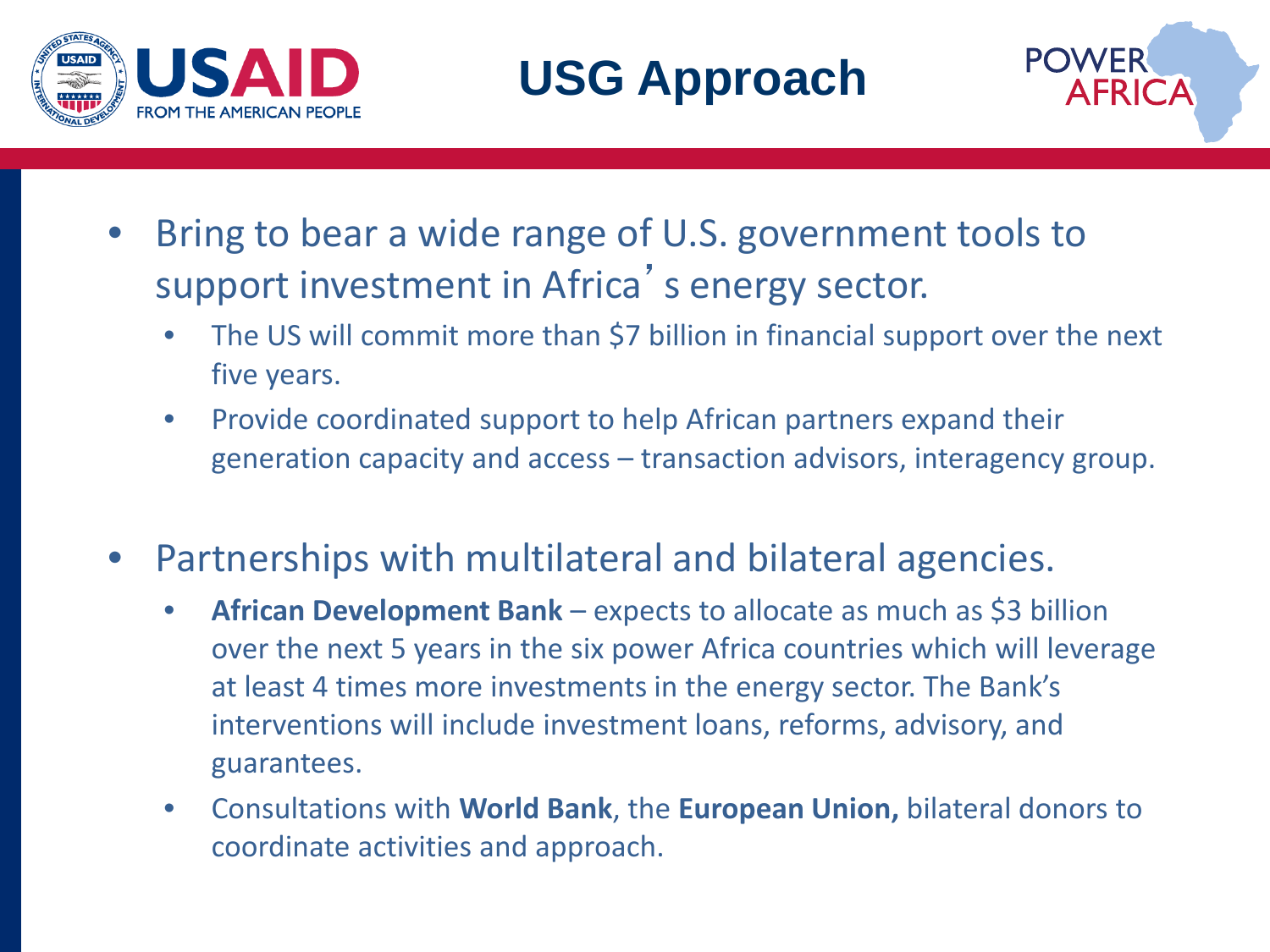

### **Private Sector Commitments**

**Over 35 Private Sector partners committing over \$14B**



**POWER** 

**AFRICA**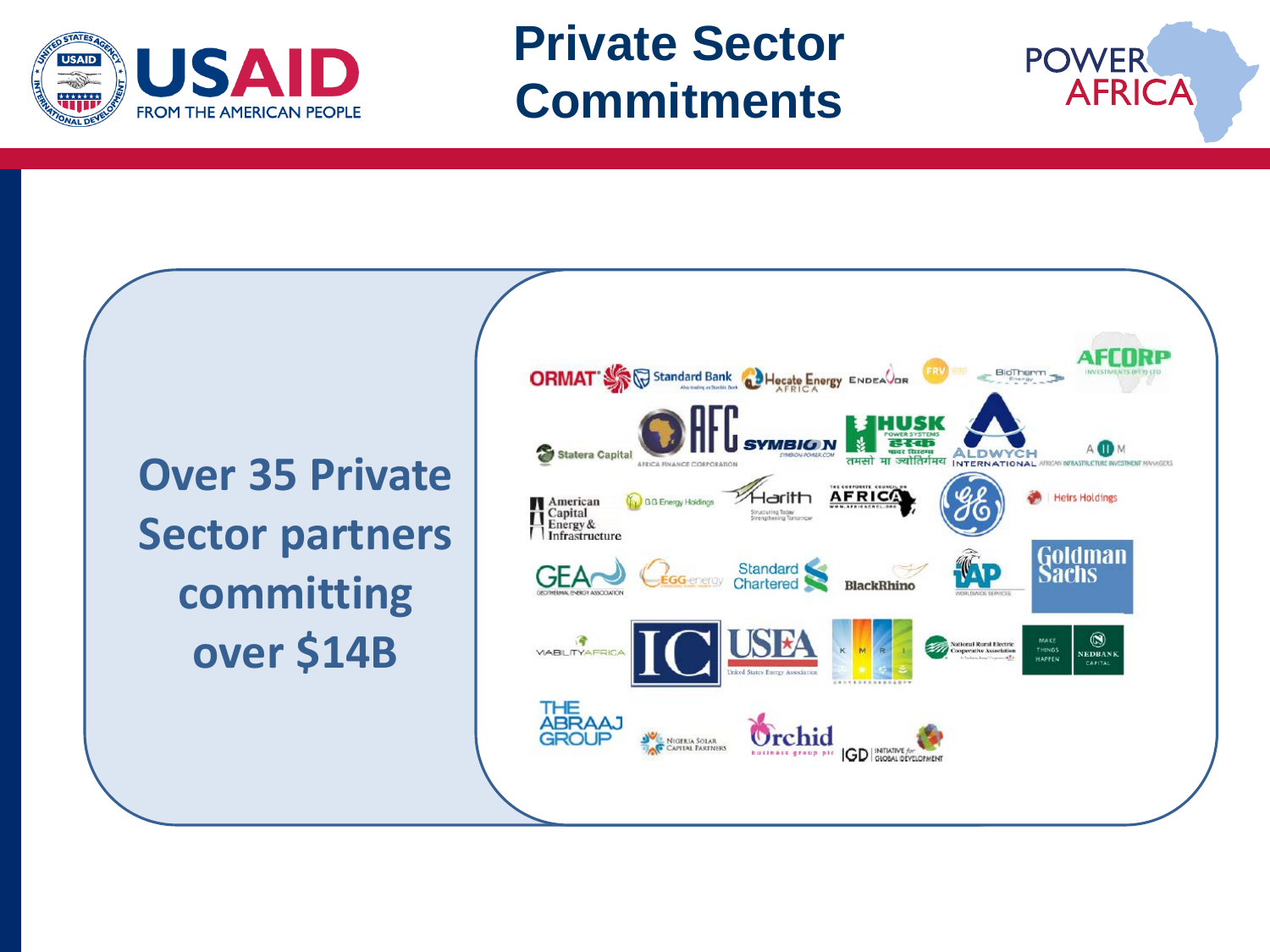

#### **Removing Constraints and Bottlenecks in Ethiopia**

# **Ethiopia**



- **121st in the world in electricity net generation**
- **121st in the world in electricity net consumption**
- **102nd in the world in electricity installed capacity**

 **USAID's Development Credit Authority was instrumental in securing local bank financing for the dVentus smart meter project.** 

**POWER** 

**AFRICA** 

 **For the Corbetti Geothermal project, the transaction advisor has played a key role in working with the Ethiopian government and the developer to assist in negotiating the power purchase agreement.**

*Source: U.S. Energy Information Administration*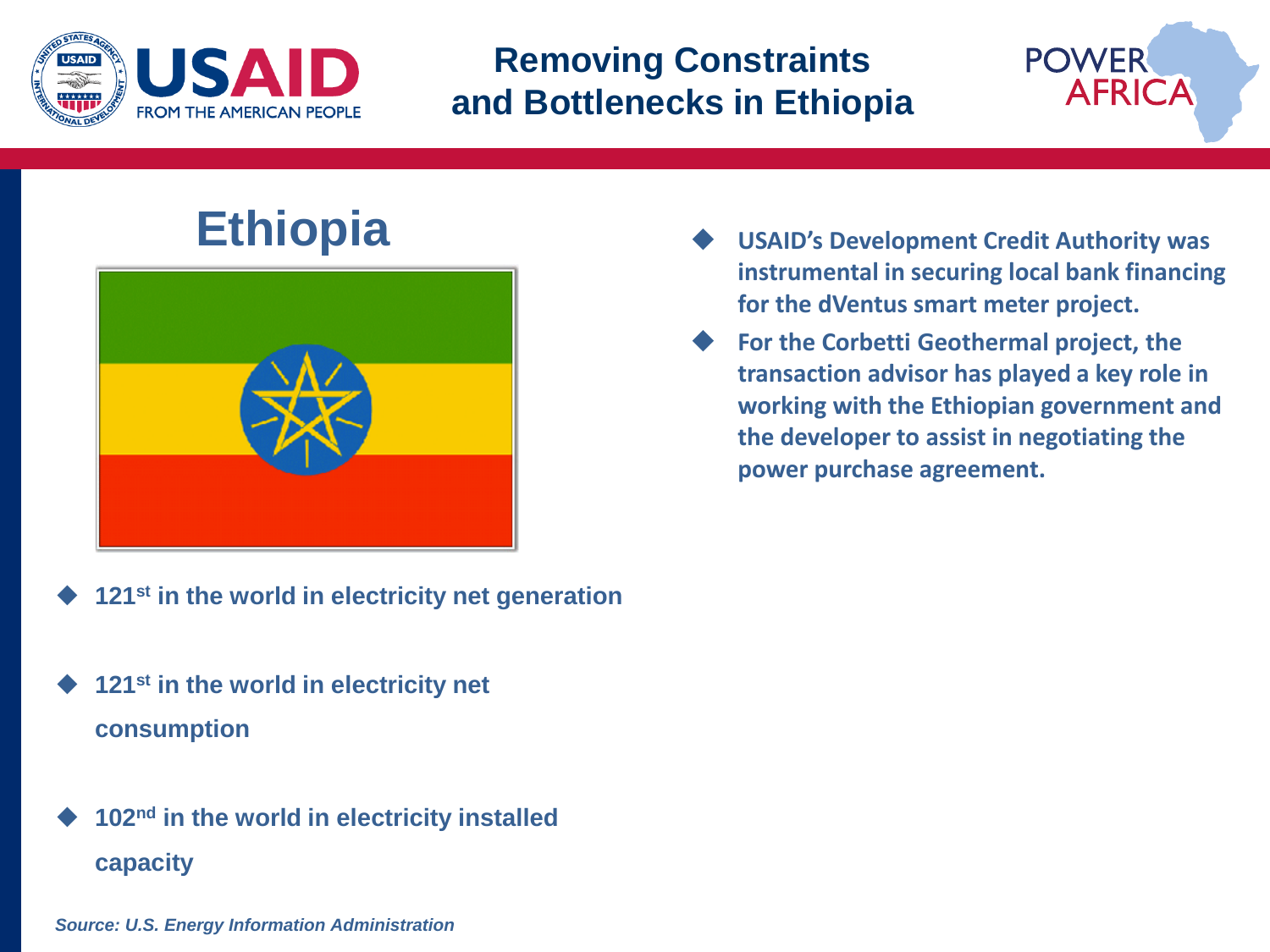

#### **Removing Constraints and Bottlenecks in Kenya**



## **Kenya**



- **105th in the world in electricity net generation**
- **106th in the world in electricity net consumption**
- **108th in the world in electricity installed capacity**
- **Power Africa helped fast track the approval with senior government officials for a facility agreement for the 60 Megawatt Aeolous Wind Project.**
- **The quickness of the approval process meant that Aeolous Project was able to achieve financial close before the end of 2013.**
- **Power Africa facilitated power purchase agreement negotiations with the officials from the government of Kenya as well as as assisted in resolving issues related to the grid connection.**

*Source: U.S. Energy Information Administration*